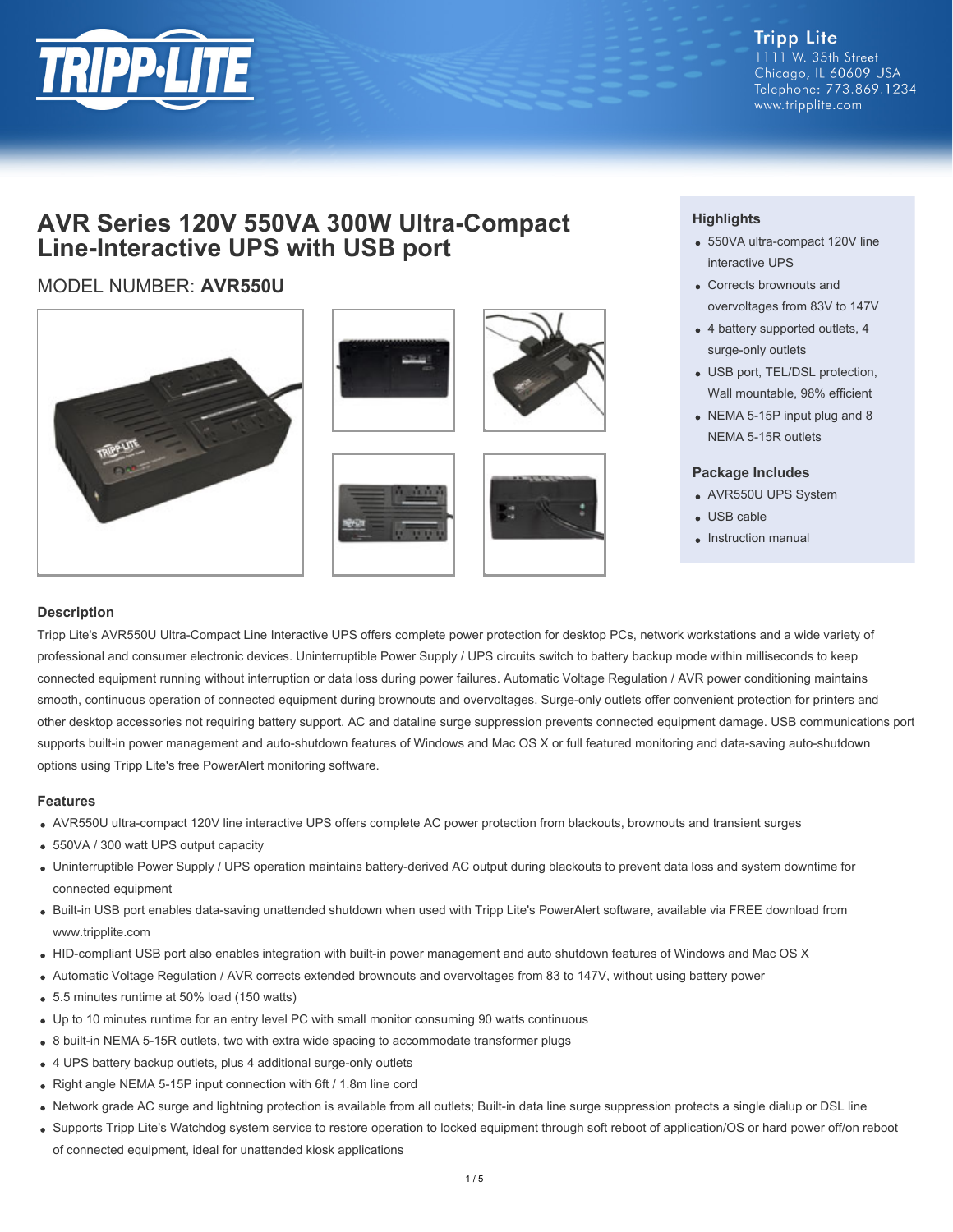

- 98% line mode efficiency rating uses less energy and BTU emissions
- Built-in grounding lug
- Hot swappable user battery replacement
- Space saving, ultra-compact housing with support for wall-mount, desktop or floor placement

# **Specifications**

| <b>OUTPUT</b>                                             |                                           |
|-----------------------------------------------------------|-------------------------------------------|
| Output Volt Amp Capacity (VA)                             | 550                                       |
| Output Watt Capacity (Watts)                              | 300                                       |
| Nominal Output Voltage(s)<br>Supported                    | 115V; 120V                                |
| <b>Frequency Compatibility</b>                            | 60 Hz                                     |
| Output Voltage Regulation (Line<br>Mode)                  | 120V (+8%, -21%)                          |
| Output Voltage Regulation (Battery<br>Mode)               | 115V $(+/- 5%)$                           |
| <b>Output Receptacles</b>                                 | $(8)$ 5-15R                               |
| <b>UPS Output Receptacles (Surge</b><br>Suppression Only) | 4 UPS outlets, 4 surge-only outlets       |
| Output AC Waveform (AC Mode)                              | Sine wave                                 |
| Output AC Waveform (Battery Mode)                         | PWM sine wave                             |
| <b>INPUT</b>                                              |                                           |
| Rated input current (Maximum Load)                        | 12A                                       |
| Nominal Input Voltage(s) Supported                        | <b>120V AC</b>                            |
| UPS Input Connection Type                                 | $5-15P$                                   |
| UPS Input Cord Length (ft.)                               | 6                                         |
| UPS Input Cord Length (m)                                 | 1.8                                       |
| Recommended Electrical Service                            | 15A 120V                                  |
| Input Phase                                               | Single-Phase                              |
| <b>BATTERY</b>                                            |                                           |
| Half Load Runtime (min.)                                  | 5.5 min. (150w)                           |
| DC System Voltage (VDC)                                   | 12                                        |
| Battery Recharge Rate (Included<br>Batteries)             | 9 hours (10% to 90%)                      |
| <b>Battery Access</b>                                     | Battery access door                       |
| <b>Battery Replacement Description</b>                    | Hot-swappable, user replaceable batteries |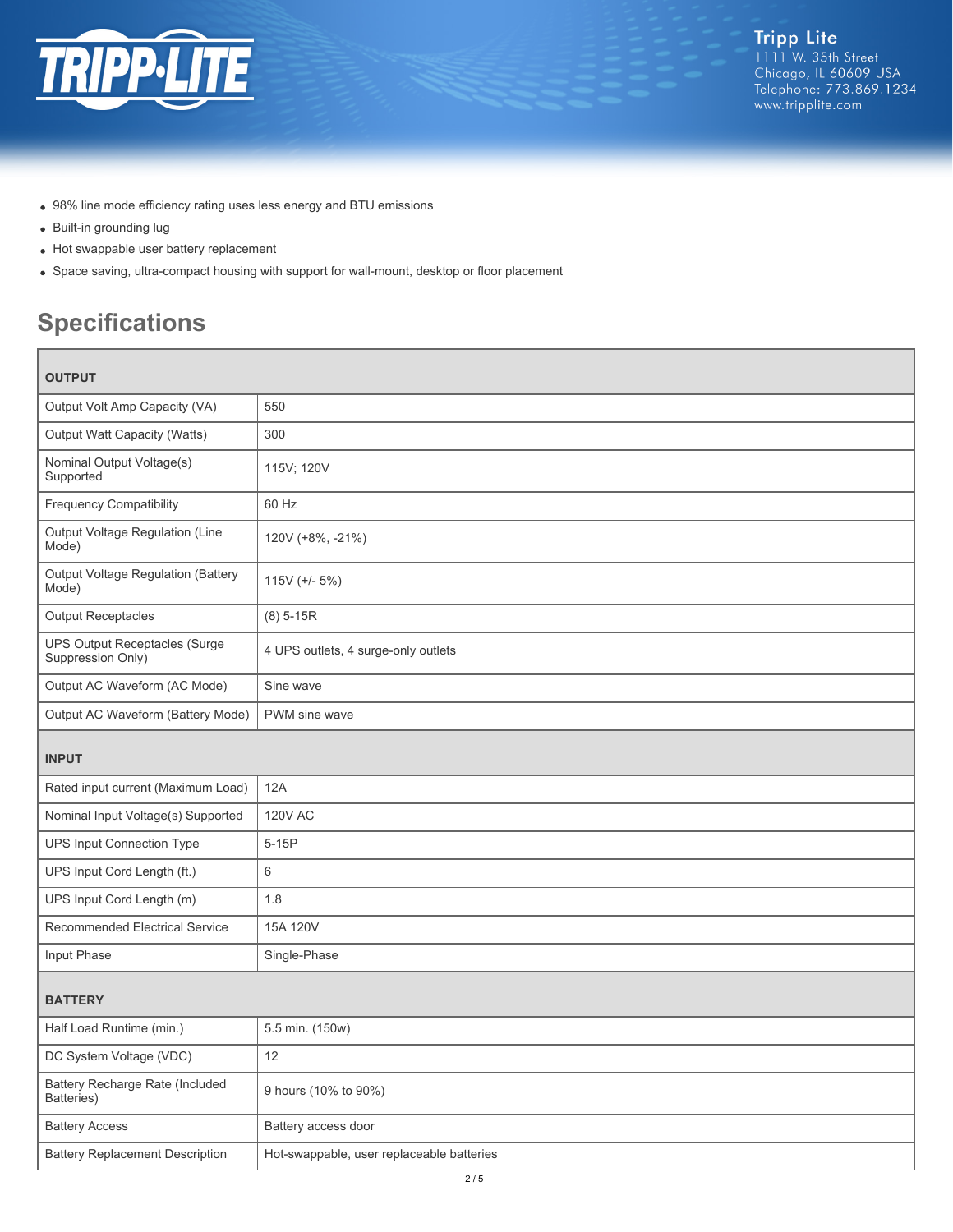

| <b>Expandable Runtime</b>                                        | <b>No</b>                                                                                                  |  |
|------------------------------------------------------------------|------------------------------------------------------------------------------------------------------------|--|
| <b>VOLTAGE REGULATION</b>                                        |                                                                                                            |  |
| Voltage Regulation Description                                   | Automatic voltage regulation (AVR) maintains line power operation with an input voltage range of 83 to 147 |  |
| Overvoltage Correction                                           | Input voltages between 128 and 147 are reduced by 12%                                                      |  |
| <b>Undervoltage Correction</b>                                   | Input voltages between 83 and 104 are boosted by 14%                                                       |  |
| <b>USER INTERFACE, ALERTS &amp; CONTROLS</b>                     |                                                                                                            |  |
| Switches                                                         | Combination switch controls on/off power status and self-test operation                                    |  |
| Audible Alarm                                                    | Audible alarm indicates power-failure and overload status                                                  |  |
| <b>LED Indicators</b>                                            | 2 LEDs indicate power status and overload/check battery status                                             |  |
| <b>SURGE / NOISE SUPPRESSION</b>                                 |                                                                                                            |  |
| UPS AC Suppression Joule Rating                                  | 420                                                                                                        |  |
| <b>UPS AC Suppression Response</b><br>Time                       | Instantaneous                                                                                              |  |
| <b>UPS Dataline Suppression</b>                                  | 1 line TEL/DSL (1 in / 1 out)                                                                              |  |
| EMI / RFI AC Noise Suppression                                   | Yes                                                                                                        |  |
| <b>PHYSICAL</b>                                                  |                                                                                                            |  |
| Installation Form Factors Supported<br>with Included Accessories | Tower; Ultra-compact desktop                                                                               |  |
| Primary Form Factor                                              | Desktop                                                                                                    |  |
| <b>UPS Power Module Dimensions</b><br>(hwd, cm)                  | 8.9 x 28.6 x 15.2                                                                                          |  |
| UPS Power Module Weight (lbs.)                                   | 8.8                                                                                                        |  |
| UPS Power Module Weight (kg)                                     | $\overline{4}$                                                                                             |  |
| UPS Shipping Dimensions (hwd / in.)                              | 4.8 x 13.5 x 8.8                                                                                           |  |
| UPS Shipping Dimensions (hwd /<br>cm)                            | 12.1 x 34.3 x 22.2                                                                                         |  |
| Shipping Weight (lbs.)                                           | 9.4                                                                                                        |  |
| Shipping Weight (kg)                                             | 4.3                                                                                                        |  |
| <b>UPS Housing Material</b>                                      | ABS                                                                                                        |  |
| <b>ENVIRONMENTAL</b>                                             |                                                                                                            |  |
| <b>Operating Temperature Range</b>                               | +32 to +104 degrees Fahrenheit / 0 to +40 degrees Celsius                                                  |  |
| Storage Temperature Range                                        | +5 to +122 degrees Fahrenheit / -15 to +50 degrees Celsius                                                 |  |
| <b>Relative Humidity</b>                                         | 0 to 95%, non-condensing                                                                                   |  |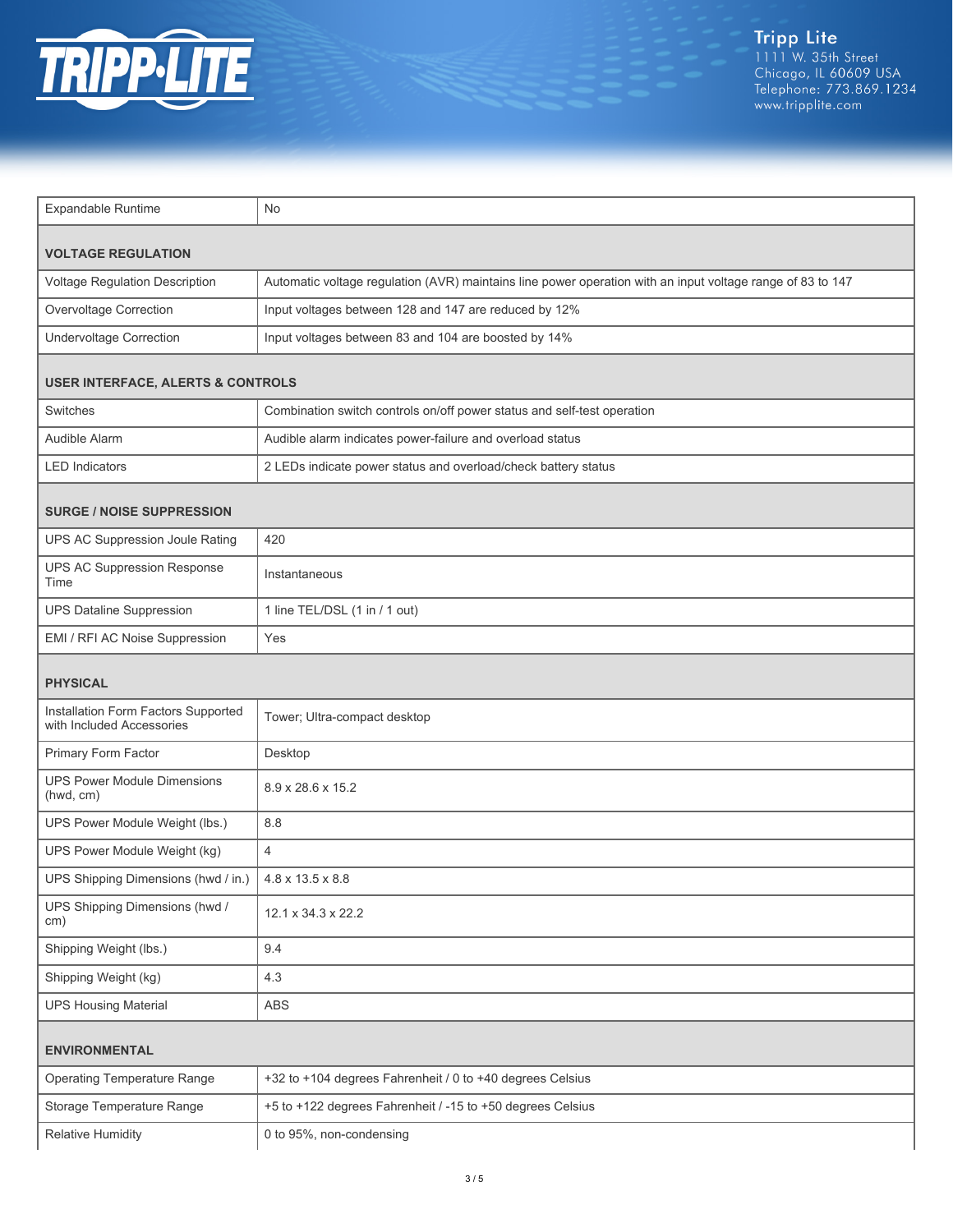

| AC Mode BTU / Hr. (Full Load)                                  | 54                                                                                                         |  |
|----------------------------------------------------------------|------------------------------------------------------------------------------------------------------------|--|
| AC Mode Efficiency Rating (100%<br>Load)                       | 98%                                                                                                        |  |
| <b>COMMUNICATIONS</b>                                          |                                                                                                            |  |
| Communications Interface                                       | USB (HID enabled)                                                                                          |  |
| <b>PowerAlert Software</b>                                     | Free download from www.tripplite.com                                                                       |  |
| <b>Communications Cable</b>                                    | USB interface cable included                                                                               |  |
| WatchDog Compatibility                                         | Supports Watchdog application, OS and hard-reboot restart options for remote applications                  |  |
| Network UPS Tools Compatibility                                | Yes                                                                                                        |  |
| <b>LINE / BATTERY TRANSFER</b>                                 |                                                                                                            |  |
| <b>Transfer Time</b>                                           | 4 milliseconds                                                                                             |  |
| Low Voltage Transfer to Battery<br>Power (Setpoint)            | 83                                                                                                         |  |
| High Voltage Transfer to Battery<br>Power (Setpoint)           | 147                                                                                                        |  |
| <b>SPECIAL FEATURES</b>                                        |                                                                                                            |  |
| Cold Start (Startup in Battery Mode<br>During a Power Failure) | Cold-start operation supported                                                                             |  |
| <b>High Availability UPS Features</b>                          | Hot swappable batteries                                                                                    |  |
| Green Energy-Saving Features                                   | Greater than 95% efficiency - GREEN UPS                                                                    |  |
| <b>CERTIFICATIONS</b>                                          |                                                                                                            |  |
|                                                                |                                                                                                            |  |
| <b>UPS Certifications</b>                                      | Tested to UL1778 (USA); Tested to CSA (Canada); Tested to NOM (Mexico); Meets FCC Part 15 Category B (EMI) |  |
| <b>WARRANTY</b>                                                |                                                                                                            |  |
| Product Warranty Period (U.S. &<br>Canada)                     | 3-year limited warranty                                                                                    |  |
| Product Warranty Period (Latin<br>America)                     | 3-year limited warranty                                                                                    |  |
| <b>Product Warranty Period</b><br>(International)              | 2-year limited warranty                                                                                    |  |
| Product Warranty Period (Mexico)                               | 3-year limited warranty                                                                                    |  |

© 2015 Tripp Lite. All rights reserved. All product and company names are trademarks or registered trademarks of their respective holders. Use of them does not imply any affiliation with or endorsement by them. Tripp Lite has a policy of continuous improvement. Specifications are subject to change without notice. Tripp Lite uses primary and third-party agencies to test its products for compliance with standards. See a list of Tripp Lite's testing agencies: